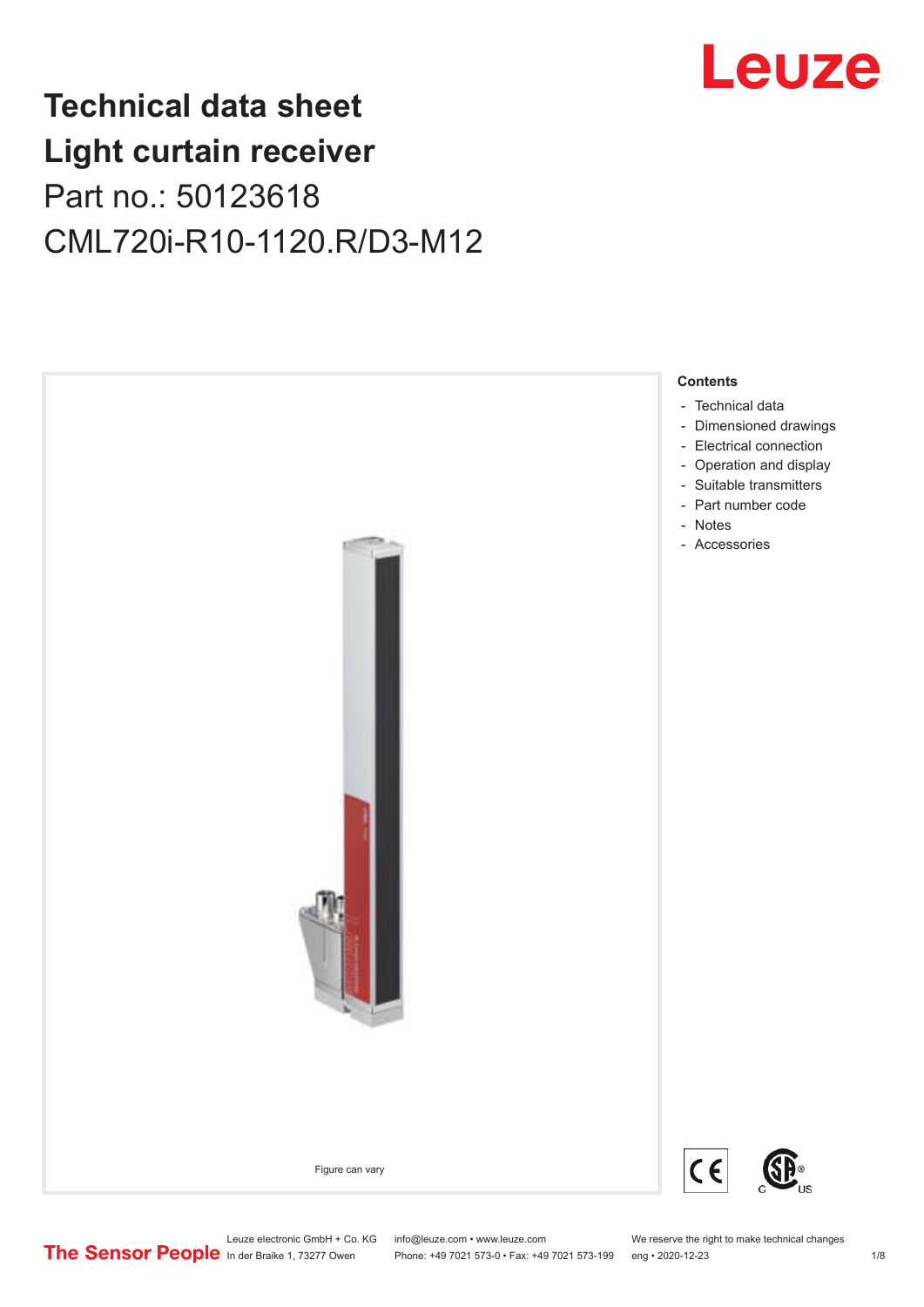### <span id="page-1-0"></span>**Technical data**

# Leuze

| <b>Basic data</b>                                 |                                                                                                             |
|---------------------------------------------------|-------------------------------------------------------------------------------------------------------------|
| Series                                            | 720                                                                                                         |
| <b>Operating principle</b>                        | Throughbeam principle                                                                                       |
| Device type                                       | Receiver                                                                                                    |
| <b>Contains</b>                                   | Accessories for the use of the BT-2R1                                                                       |
| <b>Application</b>                                | Object measurement                                                                                          |
| <b>Special version</b>                            |                                                                                                             |
| <b>Special version</b>                            | Crossed-beam scanning                                                                                       |
|                                                   | Diagonal-beam scanning                                                                                      |
|                                                   | Parallel-beam scanning                                                                                      |
| <b>Optical data</b>                               |                                                                                                             |
| <b>Operating range</b>                            | Guaranteed operating range                                                                                  |
| <b>Operating range</b>                            | 0.37m                                                                                                       |
| <b>Operating range limit</b>                      | Typical operating range                                                                                     |
| <b>Operating range limit</b>                      | 0.29m                                                                                                       |
| <b>Measurement field length</b>                   | 1.120 mm                                                                                                    |
| <b>Number of beams</b>                            | 112 Piece(s)                                                                                                |
| Beam spacing                                      | $10 \text{ mm}$                                                                                             |
|                                                   |                                                                                                             |
| Measurement data                                  |                                                                                                             |
| Minimum object diameter<br><b>Electrical data</b> | 20 mm                                                                                                       |
|                                                   |                                                                                                             |
| <b>Protective circuit</b>                         | Polarity reversal protection                                                                                |
|                                                   | Short circuit protected                                                                                     |
|                                                   | <b>Transient protection</b>                                                                                 |
| Performance data                                  |                                                                                                             |
| Supply voltage U <sub>B</sub>                     | 18  30 V, DC                                                                                                |
| <b>Residual ripple</b>                            | 0  15 %, From U <sub>B</sub>                                                                                |
| <b>Open-circuit current</b>                       | 0  270 mA, The specified values refer<br>to the entire package consisting of trans-<br>mitter and receiver. |
|                                                   |                                                                                                             |
| Inputs/outputs selectable<br>Output current, max. | 100 mA                                                                                                      |
| Input resistance                                  | $6,000 \Omega$                                                                                              |
| Number of inputs/outputs selectable 2 Piece(s)    |                                                                                                             |
| Type                                              | Inputs/outputs selectable                                                                                   |
| Voltage type, outputs                             | DC                                                                                                          |
| Switching voltage, outputs                        | Typ. $U_{\rm B}$ / 0 V                                                                                      |
| Switching voltage, inputs                         | high: ≥6V                                                                                                   |
|                                                   | low: $\leq 4V$                                                                                              |
|                                                   |                                                                                                             |
| Input/output 1                                    |                                                                                                             |
| Activation/disable delay                          | 1 <sub>ms</sub>                                                                                             |
| <b>Timing</b>                                     |                                                                                                             |
| <b>Cycle time</b>                                 | 3.76 ms                                                                                                     |
| Response time per beam                            | 30 µs                                                                                                       |
| <b>Interface</b>                                  |                                                                                                             |
| Type                                              | RS 485 Modbus                                                                                               |
| <b>RS 485</b>                                     |                                                                                                             |
| <b>Function</b>                                   | Process                                                                                                     |

| <b>Service interface</b>                         |                              |
|--------------------------------------------------|------------------------------|
| Type                                             | IO-Link                      |
|                                                  |                              |
| <b>IO-Link</b>                                   |                              |
| <b>Function</b>                                  | Configuration via software   |
|                                                  | Service                      |
| <b>Connection</b>                                |                              |
| <b>Number of connections</b>                     | 2 Piece(s)                   |
| <b>Plug outlet</b>                               | Rear side                    |
|                                                  |                              |
| <b>Connection 1</b><br><b>Function</b>           | Configuration interface      |
|                                                  | Connection to transmitter    |
|                                                  | Signal IN                    |
|                                                  | Signal OUT                   |
|                                                  | Voltage supply               |
| <b>Type of connection</b>                        | Connector                    |
| <b>Thread size</b>                               | M <sub>12</sub>              |
| Type                                             | Male                         |
| <b>Material</b>                                  | Metal                        |
| No. of pins                                      | 8-pin                        |
| Encoding                                         | A-coded                      |
|                                                  |                              |
| <b>Connection 2</b>                              |                              |
| <b>Function</b>                                  | <b>BUS IN</b>                |
|                                                  | <b>BUS OUT</b>               |
| <b>Type of connection</b>                        | Connector                    |
| <b>Thread size</b>                               | M <sub>12</sub><br>Female    |
| Type<br><b>Material</b>                          | Metal                        |
| No. of pins                                      | 5-pin                        |
| Encoding                                         | B-coded                      |
|                                                  |                              |
| <b>Mechanical data</b>                           |                              |
| Design                                           | Cubic                        |
| Dimension (W x H x L)                            | 29 mm x 35.4 mm x 1,143 mm   |
| <b>Housing material</b>                          | Metal                        |
| <b>Metal housing</b>                             | Aluminum                     |
| Lens cover material                              | Plastic                      |
| Net weight                                       | 1,350 g<br>Silver            |
| <b>Housing color</b><br><b>Type of fastening</b> | Groove mounting              |
|                                                  | Via optional mounting device |
|                                                  |                              |
| <b>Operation and display</b>                     |                              |
| Type of display                                  | LED                          |
|                                                  | OLED display                 |
| <b>Number of LEDs</b>                            | 2 Piece(s)                   |
| Type of configuration                            | Software                     |
|                                                  | Teach-in                     |
| <b>Operational controls</b>                      | Membrane keyboard            |
| <b>Environmental data</b>                        |                              |
| Ambient temperature, operation                   | $-3060$ °C                   |
| Ambient temperature, storage                     | $-40$ 70 °C                  |
|                                                  |                              |

Leuze electronic GmbH + Co. KG info@leuze.com • www.leuze.com We reserve the right to make technical changes In der Braike 1, 73277 Owen Phone: +49 7021 573-0 • Fax: +49 7021 573-199 eng • 2020-12-23 2 /8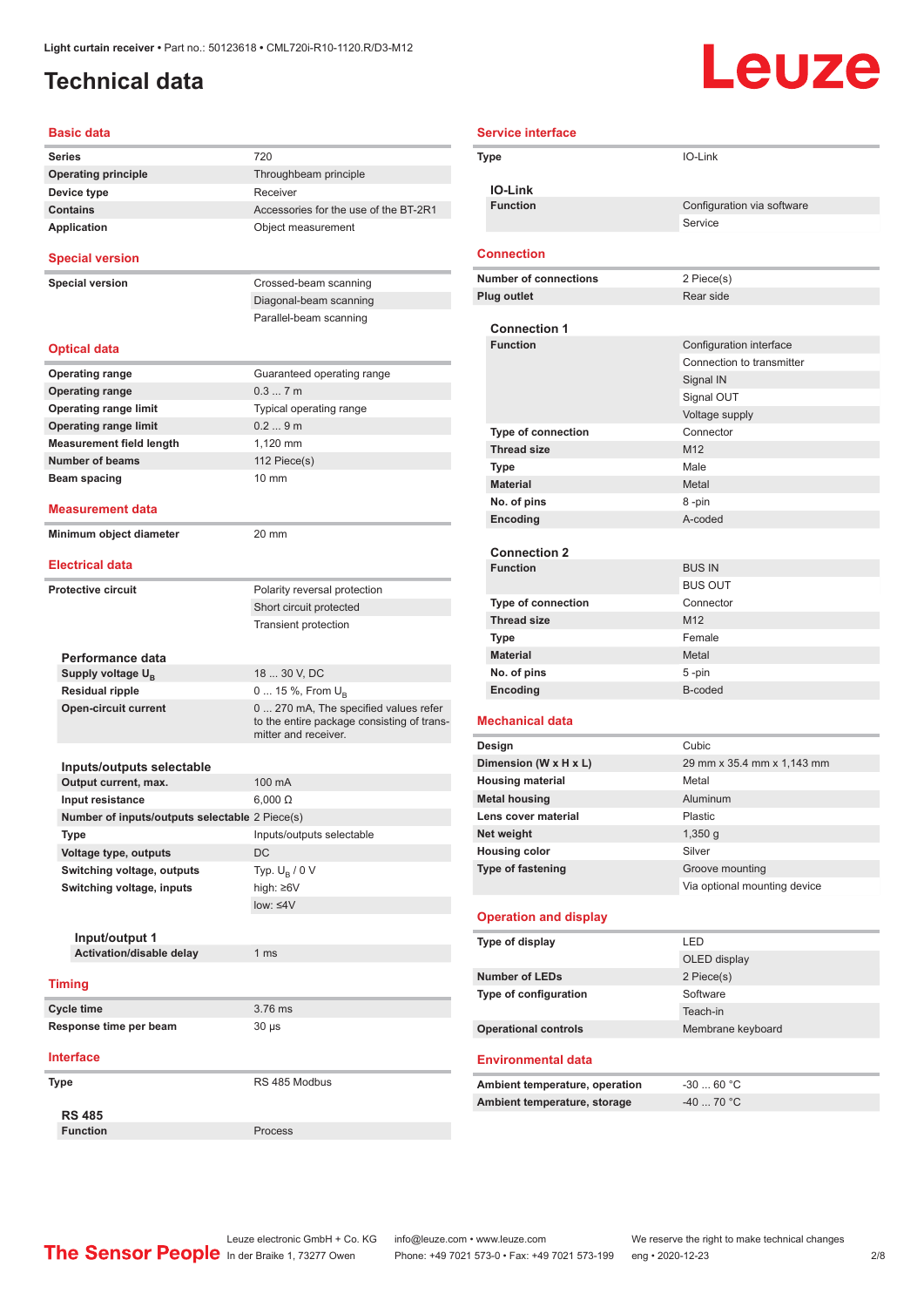### **Technical data**

# Leuze

#### **Certifications**

| Degree of protection     | IP 65         |
|--------------------------|---------------|
| <b>Protection class</b>  | Ш             |
| <b>Certifications</b>    | c CSA US      |
| <b>Standards applied</b> | IEC 60947-5-2 |
|                          |               |

#### **Classification**

| <b>Customs tariff number</b> | 90314990 |
|------------------------------|----------|
| eCl@ss 5.1.4                 | 27270910 |
| eCl@ss 8.0                   | 27270910 |
| eCl@ss 9.0                   | 27270910 |
| eCl@ss 10.0                  | 27270910 |
| eCl@ss 11.0                  | 27270910 |
| <b>ETIM 5.0</b>              | EC002549 |
| <b>ETIM 6.0</b>              | EC002549 |
| <b>ETIM 7.0</b>              | EC002549 |
|                              |          |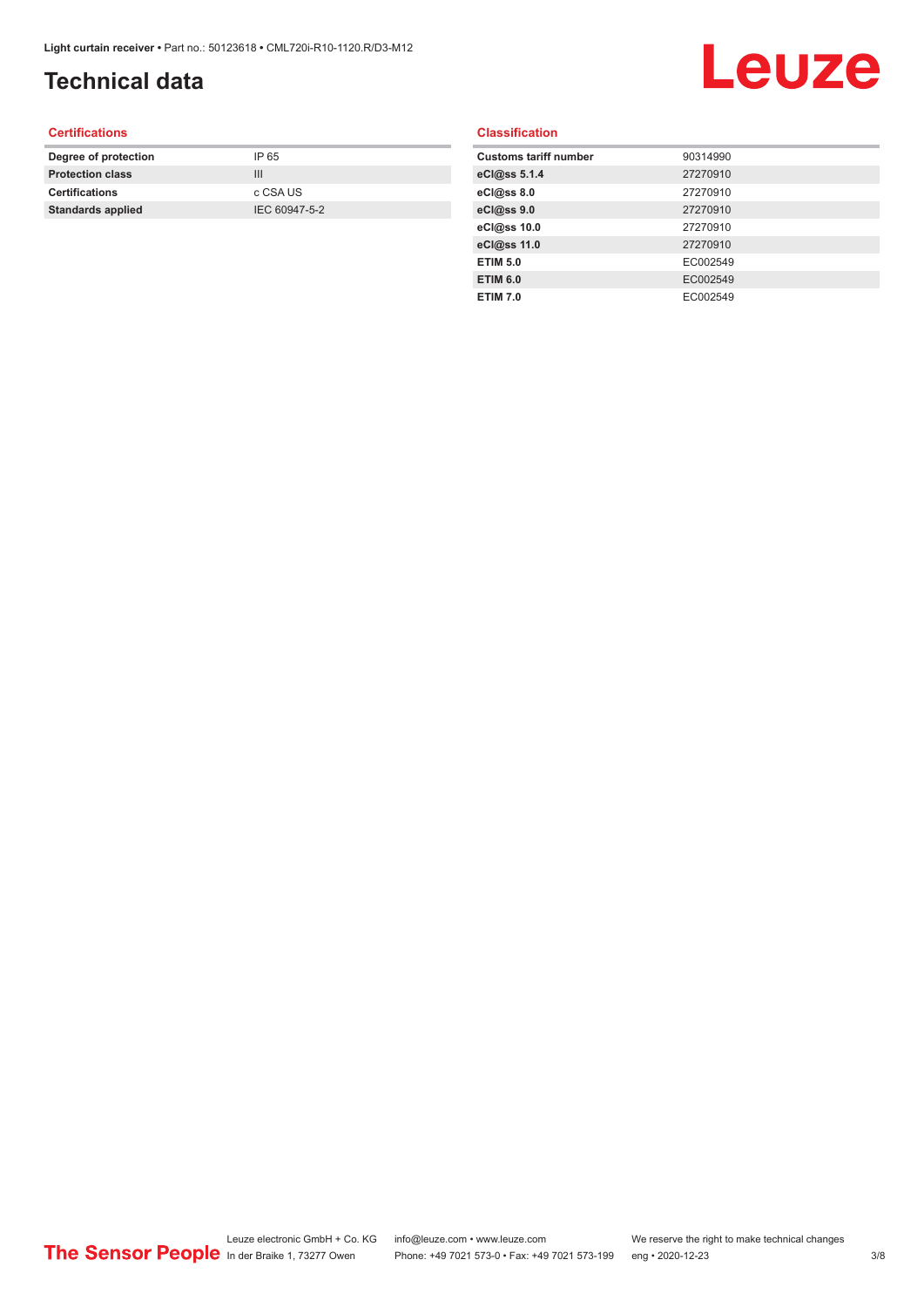#### <span id="page-3-0"></span>**Dimensioned drawings**

All dimensions in millimeters



- B Measurement field length 1120 mm
- F M6 thread

G Fastening groove

- R Receiver
	- Y 5 mm

T Transmitter

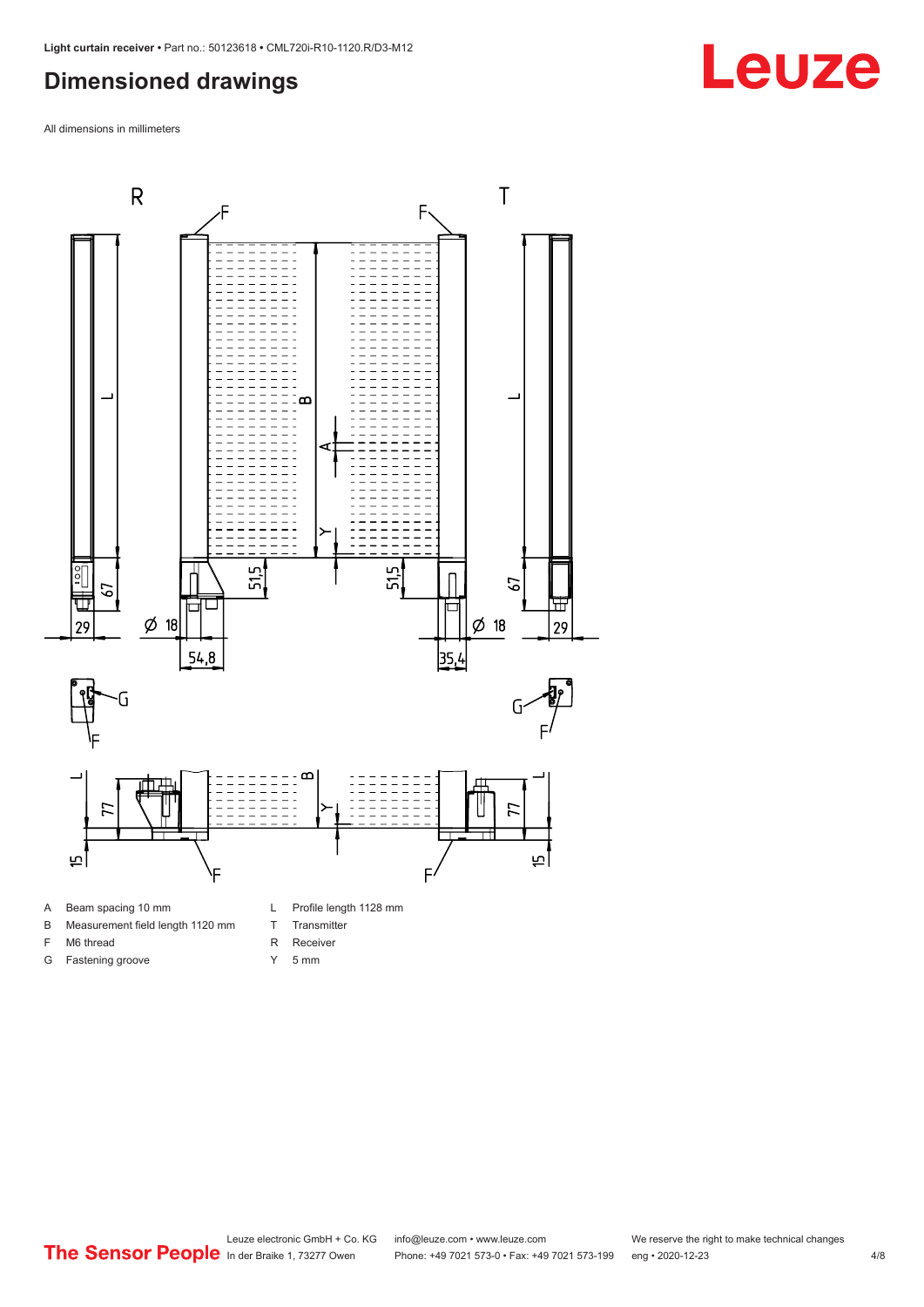#### <span id="page-4-0"></span>**Dimensioned drawings**





A PWR / SW IN / OUT B BUS IN / OUT

## **Electrical connection**

**Connection 1**

| <b>Function</b>    | Configuration interface   |
|--------------------|---------------------------|
|                    | Connection to transmitter |
|                    | Signal IN                 |
|                    | Signal OUT                |
|                    | Voltage supply            |
| Type of connection | Connector                 |
| <b>Thread size</b> | M12                       |
| <b>Type</b>        | Male                      |
| <b>Material</b>    | Metal                     |
| No. of pins        | 8-pin                     |
| Encoding           | A-coded                   |

#### **Pin Pin assignment**

|                | $V +$            |  |  |
|----------------|------------------|--|--|
| $\overline{2}$ | I/O <sub>1</sub> |  |  |
| 3              | <b>GND</b>       |  |  |
| $\overline{4}$ | IO-Link          |  |  |
| 5              | I/O <sub>2</sub> |  |  |
| 6              | RS 485 Tx+       |  |  |
|                | RS 485 Tx+       |  |  |
| 8              | <b>FE/SHIELD</b> |  |  |
|                |                  |  |  |



#### **Connection 2**

| <b>Function</b>    | <b>BUS IN</b>  |
|--------------------|----------------|
|                    | <b>BUS OUT</b> |
| Type of connection | Connector      |
| <b>Thread size</b> | M12            |
| <b>Type</b>        | Female         |
| <b>Material</b>    | Metal          |
| No. of pins        | $5 - pin$      |
| Encoding           | B-coded        |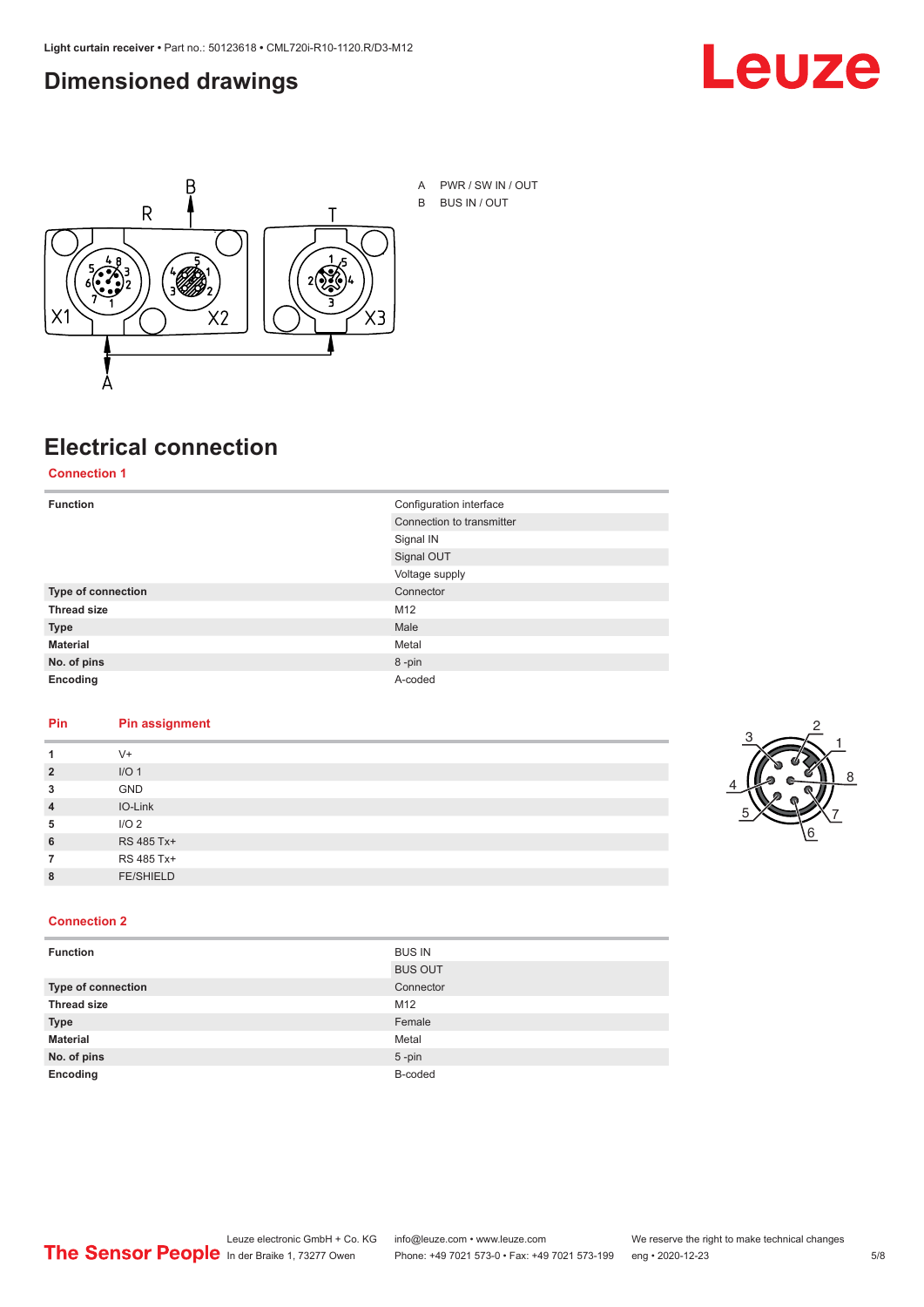### <span id="page-5-0"></span>**Electrical connection**

#### **Pin Pin assignment 1** V+ **2** Tx-**3** PB GND **4** Tx+ **5** FE/SHIELD 3 2 1 5 4

## **Operation and display**

| <b>LED</b>     | <b>Display</b>           | <b>Meaning</b>                         |
|----------------|--------------------------|----------------------------------------|
|                | Green, continuous light  | Operational readiness                  |
|                | Green, flashing          | Teach / error                          |
| $\overline{2}$ | Yellow, continuous light | Light path free, with function reserve |
|                | Yellow, flashing         | No function reserve                    |
|                | Off                      | Object detected                        |

#### **Suitable transmitters**

| Part no. | <b>Designation</b>         | <b>Article</b>               | <b>Description</b>                                                        |
|----------|----------------------------|------------------------------|---------------------------------------------------------------------------|
| 50119493 | CML720i-T10-<br>1120.R-M12 | Light curtain<br>transmitter | Operating range: 0.3  6 m<br>Connection: Connector, M12, Rear side, 5-pin |

#### **Part number code**

Part designation: **CML7XXi-YZZ-AAAA.BCCCDDD-EEEFFF**

| <b>CML</b>  | <b>Operating principle</b><br>Measuring light curtain                                                                                     |
|-------------|-------------------------------------------------------------------------------------------------------------------------------------------|
| 7XXi        | <b>Series</b><br>720i: 720i series<br>730i: 730i series                                                                                   |
| Y           | Device type<br>T: transmitter<br>R: receiver                                                                                              |
| <b>ZZ</b>   | <b>Beam spacing</b><br>$05:5$ mm<br>10:10 mm<br>20:20 mm<br>40:40 mm                                                                      |
| <b>AAAA</b> | Measurement field length [mm], dependent on beam spacing                                                                                  |
| B           | Equipment<br>A: connector outlet, axial<br>R: rear connector outlet                                                                       |
| <b>CCC</b>  | Interface<br>L: IO-Link<br>/CN: CANopen<br>/PB: PROFIBUS<br>/PN: PROFINET<br>/CV: Analog current and voltage output<br>/D3: RS 485 Modbus |

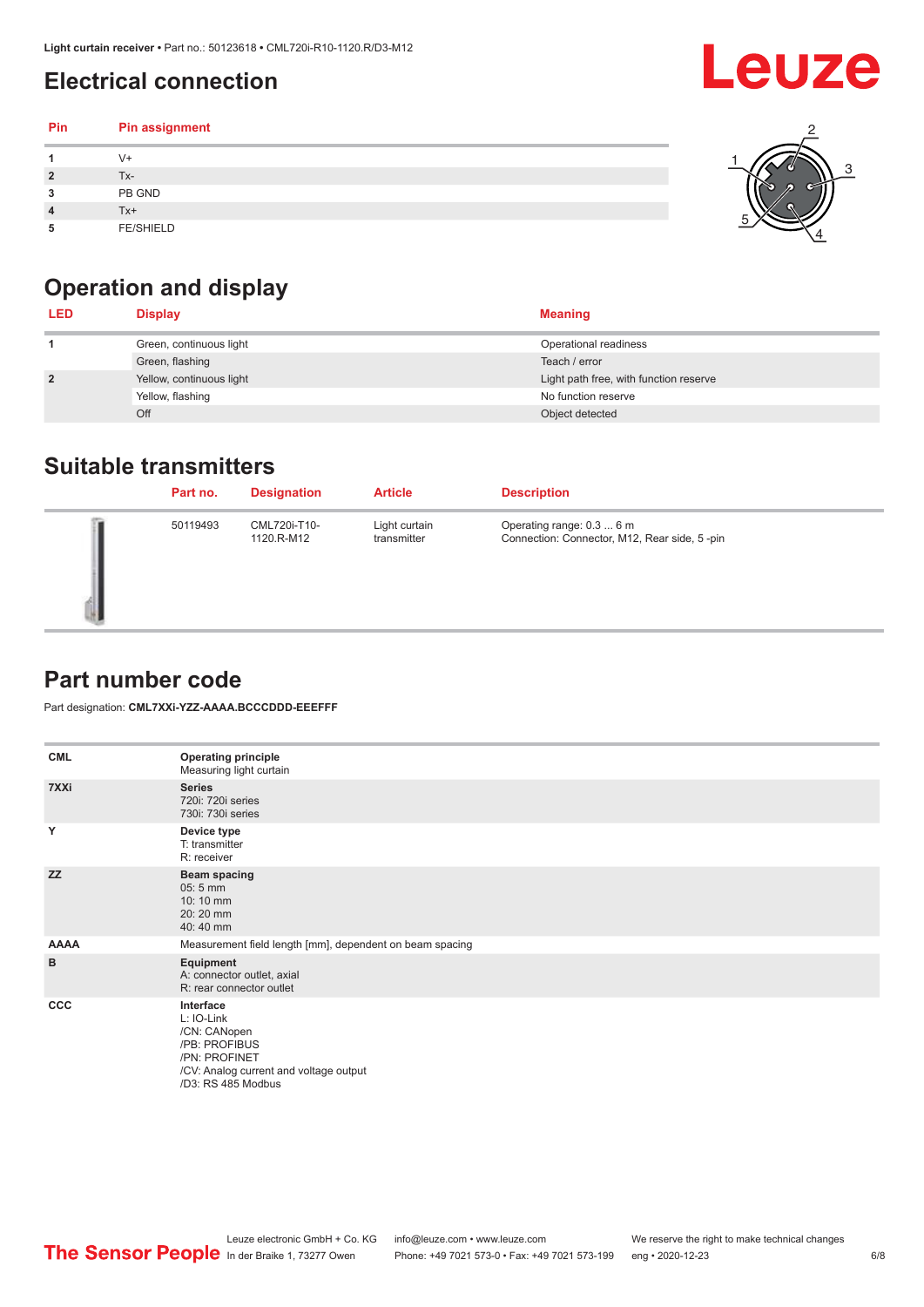#### <span id="page-6-0"></span>**Part number code**



| <b>DDD</b> | <b>Special equipment</b><br>-PS: Power Setting                                                    |
|------------|---------------------------------------------------------------------------------------------------|
| <b>EEE</b> | <b>Electrical connection</b><br>M12: M12 connector                                                |
| <b>FFF</b> | -EX: Explosion protection                                                                         |
|            | <b>Note</b>                                                                                       |
| $\bullet$  | Vector A list with all available device types can be found on the Leuze website at www.leuze.com. |

#### **Notes**

| Observe intended use!                                                                                                                                                                                                      |
|----------------------------------------------------------------------------------------------------------------------------------------------------------------------------------------------------------------------------|
| $\%$ This product is not a safety sensor and is not intended as personnel protection.<br>₹ The product may only be put into operation by competent persons.<br>♦ Only use the product in accordance with its intended use. |



#### **For UL applications:**

ª For UL applications, use is only permitted in Class 2 circuits in accordance with the NEC (National Electric Code). ª These proximity switches shall be used with UL Listed Cable assemblies rated 30V, 0.5A min, in the field installation, or equivalent (categories: CYJV/ CYJV7 or PVVA/PVVA7)

#### **Accessories**

### Connection technology - Connection cables

|        | Part no. | <b>Designation</b>     | <b>Article</b>   | <b>Description</b>                                                                                                                                         |
|--------|----------|------------------------|------------------|------------------------------------------------------------------------------------------------------------------------------------------------------------|
| 2<br>W | 50132079 | KD U-M12-5A-V1-<br>050 | Connection cable | Connection 1: Connector, M12, Axial, Female, A-coded, 5-pin<br>Connection 2: Open end<br>Shielded: No<br>Cable length: 5,000 mm<br>Sheathing material: PVC |

#### Connection technology - Y distribution cables

|   |        | Part no. | <b>Designation</b>          | <b>Article</b>        | <b>Description</b>                                                                                                                                                                                                                                                                                  |
|---|--------|----------|-----------------------------|-----------------------|-----------------------------------------------------------------------------------------------------------------------------------------------------------------------------------------------------------------------------------------------------------------------------------------------------|
| p | ▩<br>m | 50118183 | K-Y1 M12A-5m-<br>M12A-S-PUR | Interconnection cable | Connection 1: Connector, M12, Axial, Female, A-coded, 5-pin<br>Connection 2: Connector, M12, Axial, Male, A-coded, 5-pin<br>Connection 3: Connector, M12, Axial, Female, A-coded, 8-pin<br>Shielded: Yes<br>Cable length fork 1: 5,000 mm<br>Cable length fork 2: 150 mm<br>Sheathing material: PUR |